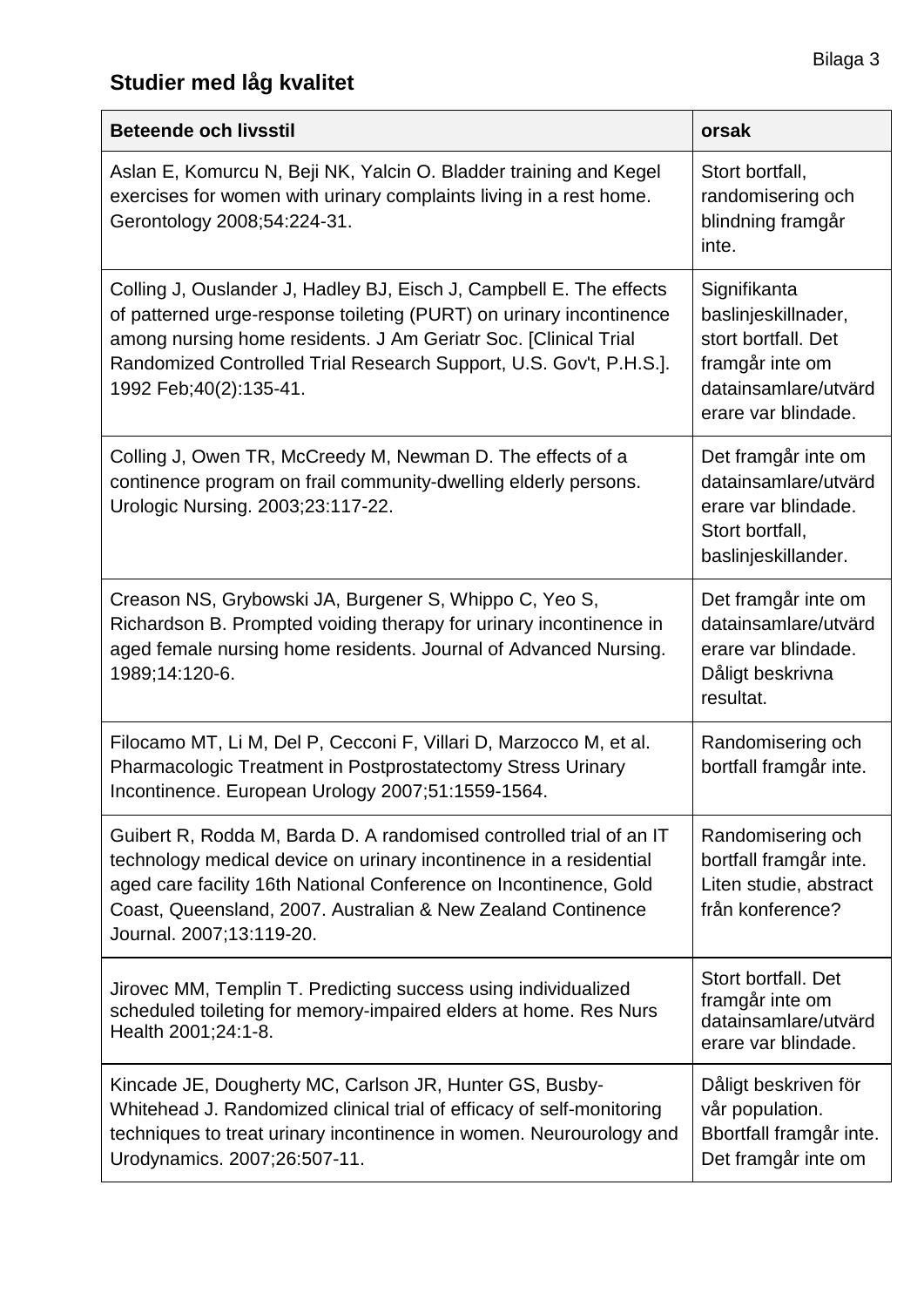|                                                                                                                                                                                                                                                    | datainsamlare/utvärd<br>erare var blindade.                                                              |
|----------------------------------------------------------------------------------------------------------------------------------------------------------------------------------------------------------------------------------------------------|----------------------------------------------------------------------------------------------------------|
| Krichbaum K, Pearson V, Savik K, Mueller C. Improving resident<br>outcomes with GAPN organization level interventions gerontological<br>advanced practice nurses. Western Journal of Nursing Research.<br>2005;27:322-37.                          | Det framgår inte om<br>datainsamlare/utvärd<br>erare var blindade.<br>Stort bortfall.                    |
| Ryden Muriel B, Snyder M, Gross Cynthia R, Savik K, Pearson V,<br>Krichbaum K, et al. Value-added outcomes: The use of advanced<br>practice nurses in long-term care facilities. The Gerontologist.<br>2000;40:654-62.                             | Det framgår inte om<br>datainsamlare/utvärd<br>erare var blindade,<br>stort borfall.                     |
| Simmons SF, Ouslander JG. Resident and family satisfaction with<br>incontinence and mobility care: sensitivity to intervention effects?<br>Gerontologist 2005;45:318-26.                                                                           | <b>Stort bortfall</b><br>randomiseirng och<br>blindning framgår<br>inte.                                 |
| Schnelle JF, Traughber B, Sowell VA, Newman DR, Petrilli CO, Ory<br>M. Prompted voiding treatment of urinary incontinence in nursing<br>home patients. A behavior management approach for nursing home<br>staff. J Am Geriatr Soc. 1989;37:1051-7. | Bortfall oklart,<br>randomiseirng oklar,<br>blinding oklar.                                              |
| Tobin GW, Brocklehurst JC. The management of urinary incontinence<br>in local authority residential homes for the elderly. Age Ageing<br>1986;15:292-8.                                                                                            | Problematiska<br>baslinjeskillnader. Det<br>framgår inte om<br>datainsamlare/utvärd<br>era vad blindade. |
| Wenger NS, Roth CP, Hall WJ, Ganz DA, Snow V, Byrkit J, et al.<br>Practice redesign to improve care for falls and urinary incontinence:<br>primary care intervention for older patients. Arch Intern Med.<br>2010;170:1765-72.                     | Randomisering<br>framgår inte.                                                                           |

| <b>Kirurgi</b>                                                           | orsak               |
|--------------------------------------------------------------------------|---------------------|
| Dalpiaz O, Primus G, Schips L. SPARC sling system for treatment of       | Liten population,   |
| female stress urinary incontinence in the elderly. Eur Urol              | uppgift om bortfall |
| 2006;50:826-30; discussion 830.                                          | saknades            |
| Herschorn S, Radomski SB. Collagen injections for genuine stress         | Liten population,   |
| urinary incontinence: patient selection and durability. Int Urogynecol J | uppgift om bortfall |
| Pelvic Floor Dysfunct 1997;8:18-24.                                      | saknades            |
| Lo TS, Huang HJ, Chang CL, Wong SY, Horng SG, Liang CC. Use of           | Liten population,   |
| intravenous anesthesia for tension-free vaginal tape therapy in elderly  | uppgift om bortfall |